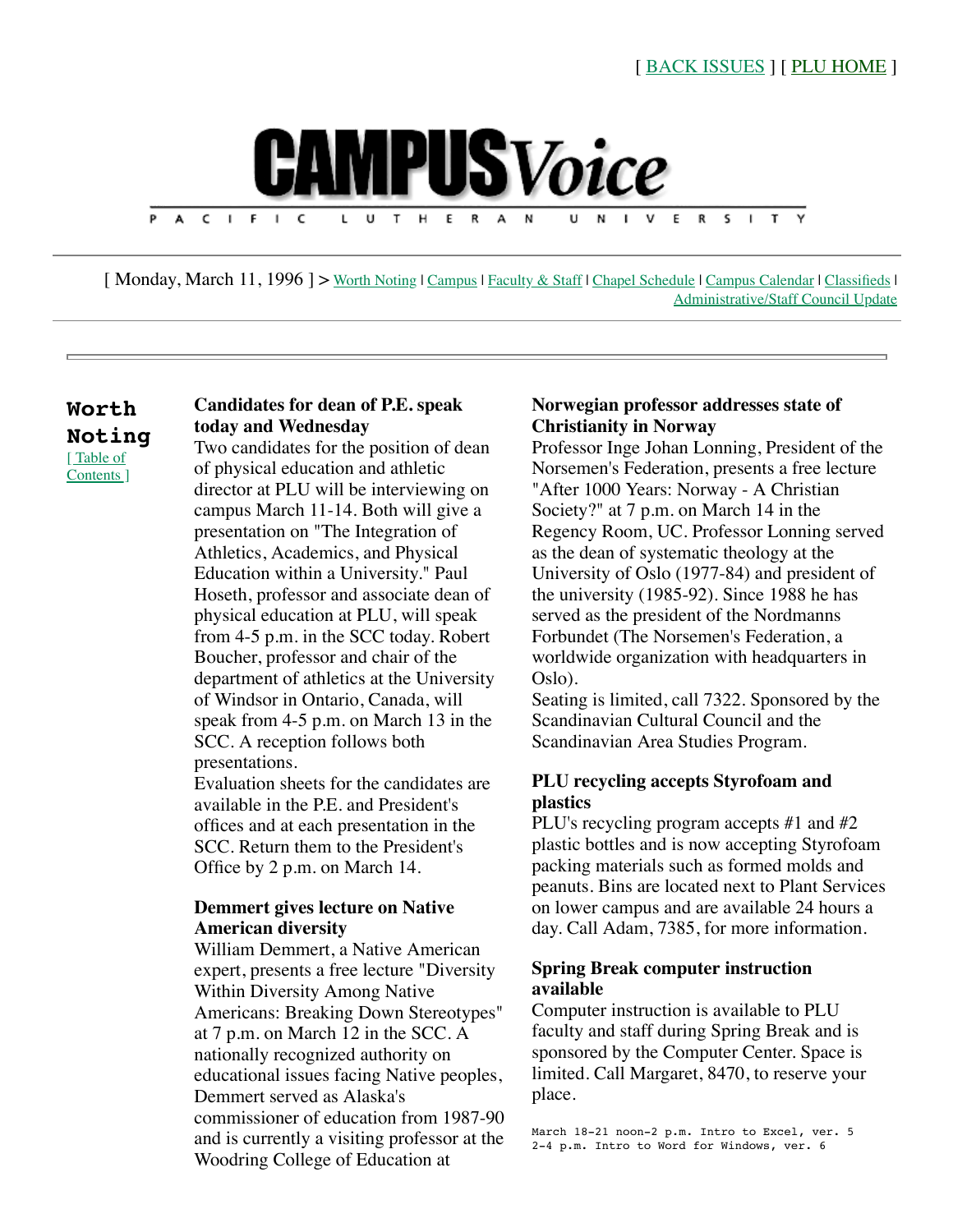Western Washington University. He is of Tlingit and Sioux descent.

### **Brown bag lunch held for faculty and staff**

Join the Administrative Staff Council for a brown bag lunch from 11:30 a.m.-1 p.m. on March 15 in UC 210. Visit with Council members, indulge in punch and snacks and sign up for door prizes from KPLU and PLU Northwest.

The Administrative Staff Council is also offering computer classes.

March 21 10:30 a.m.-noon Intro to Windows March 28 1:30-3 p.m. Intro to Windows April 11 10:30 a.m.-noon Intro to PINE (e-mail) April 25 1:30-3 p.m. Intro to PINE (e-mail) May 2 10:30 a.m.-noon Intro to DOS May 9 1:30-3 p.m. Intro to DOS

All sessions are held in the PC classroom in the UC Computer Lab. Space is limited, call Nancy Steinberg, 8312.

#### <span id="page-1-0"></span>**Campus**  [Table of

[Contents \]](#page-0-1)

#### **Marriage and Family Therapy program receives grant, renewed accreditation**

The MFT Program received a \$30,000 grant from the Twin Harbor Head Start Program to provide mental health consultation to Twin Harbor Head Start in the Aberdeen area. The American Association for Marriage and Family Therapy also provided a \$3,300 grant in support of the program and a similar one PLU runs with the Franklin Pierce Head Start Program. The grants provide opportunities for employment (similar to graduate assistantships) for four secondyear MFT students serving as mental health consultants.

The MFT Program was reaccreditated by the Commission on Accreditation for Marriage and Family Therapy Education and awarded five years of accreditation with no stipulations regarding required changes. Congratulations!

## **Middle College and Summer Scholars now taking applications for summer**

**Middle College**, a six-week summer program, is designed to help students make the transition from high school to college. Courses basic to success in college -- writing, mathematics and study skills -- are offered, plus art, physical geology and communication. Tuition is \$2,280 (7-9 credits) and the application deadline is May 31. Call Judy Carr or LeAnn Evey, 7129, for a brochure.

**Summer Scholars**, a three-week residential program, provides an enrichment opportunity for academically gifted high school students who are completing their sophomore or junior year. Students select one of two courses, "A Writing Workshop" or "Biological Diversity," and earn four credits. Tuition, room and board are \$950 and the application deadline is April 15. Call Judy Carr or LeAnn Evey, 7129, for a brochure.

## <span id="page-1-1"></span>**Faculty & Staff** [Table of [Contents \]](#page-0-1)

**Charles Bergman** (English) has been appointed director of PLU's Freshman Year Program for 1996-98.

**William Giddings** (Chemistry) will present a paper on PLU's exchange program with Sichuan Union University in China at the American Chemical Society in New Orleans on March 25. (Part of a day-long symposium about study abroad opportunities for undergraduate chemistry students, the

reception which included students, alumni and friends of PLU. Lecturers Donna Knudson, Donna Poppe and Paul Harshman, as well as numerous PLU alumni, also led sessions. Kristopher Wolfe '97 was elected Collegiate WMEA president and Andrew Robertson '84 was selected as a local "Mr. Holland" (as in the film "Mr. Holland's Opus") by the Bellevue Journal American newspaper. A gold and bronze award were presented by the Council for the Advancement and Support of Education to PLU for its "Symphony of Thanks" annual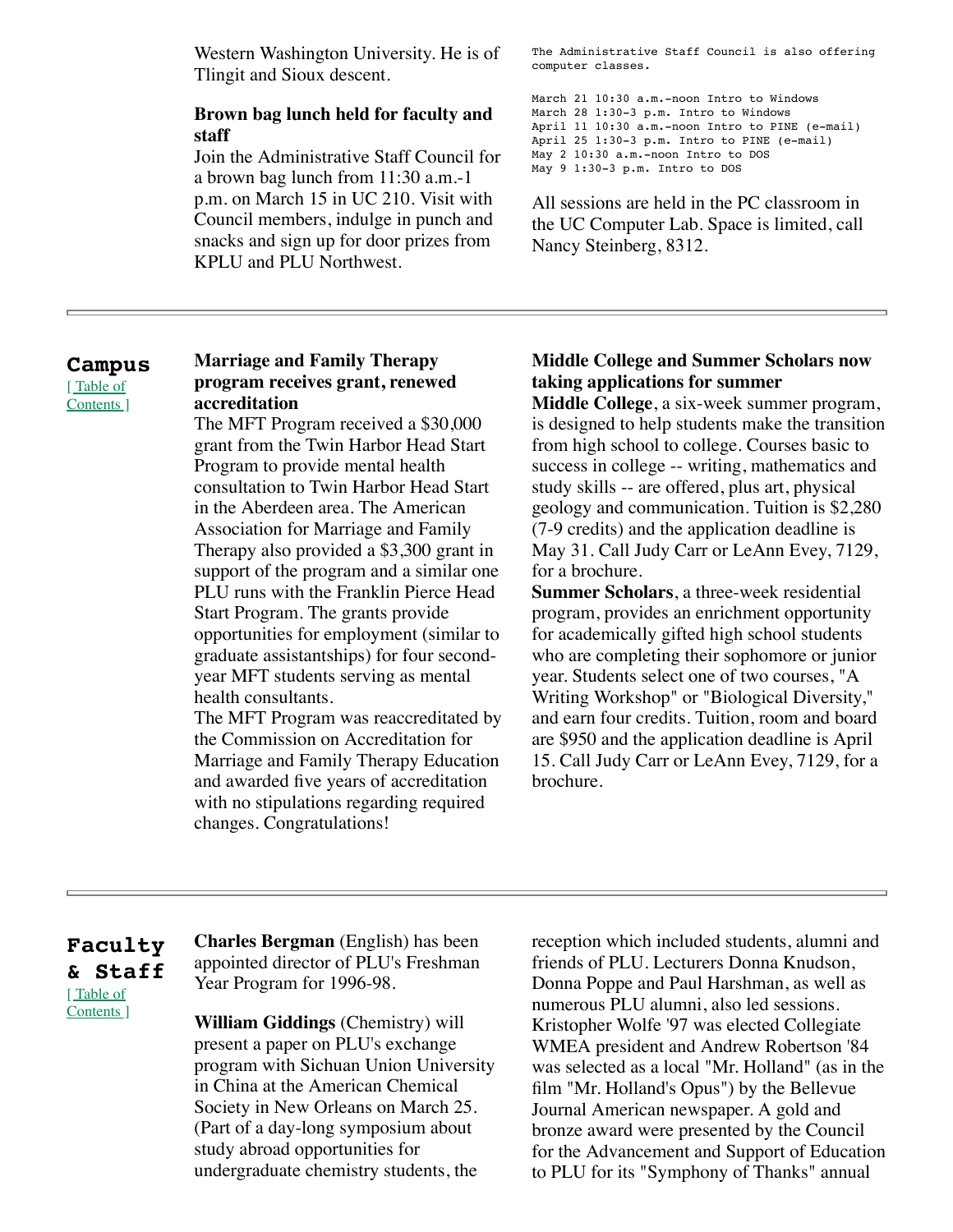paper is the only one concerning a program in Asia.) Established 10 years ago through the efforts of professors **K.T. Tang** (Physics) and **Charles Anderson** (Chemistry), the program has served 88 students, including 16 from other institutions. The program also has brought 25 visiting scholars to PLU to date.

**Dave Hansen's** (Biology) review of "Ecophysiology of Coniferous Forests" was recently published in the journal Northwest Science.

A number of PLU music faculty members and alumni participated in the recent Washington Music Educator's Association 29th Biennial Conference held in Tacoma. Raydell Bradley and the PLU Wind Ensemble performed to a standing ovation; Greg Youtz's works, "Construction of the House" and the premiere of "In the Vernacular" were performed; Kate Grieshaber presented at two sessions; and David Robbins was on the Washington University Music Administrators panel and was host to a large PLU

report and winter issue of Pacific Lutheran Scene respectively. Also, the Admissions Marketing Report (a national newspaper of admissions marketing) awarded a bronze award to PLU's "Make A Lasting Difference" campaign brochure and an award of merit for "Symphony of Thanks."

Congratulations to the creative team of Jan Brazzell, Paul Porter, Janet Prichard, Linda Elliott, Dean Driskell and Chris Tumbusch.

**Adam White**, Environmental Services Coordinator, is the newly-elected vice president of the Washington Organic Recycling Council. The Council is a statewide organization dedicated to fulfilling the 1989 "Waste Not Washington Act." The goal is to recycle 50 percent of Washington's solid waste through developing composting programs through organizations such as PLU.

# <span id="page-2-0"></span>**Chapel Schedule** [ Table of [Contents \]](#page-0-1)

Chapel is held at 10:30 a.m. Monday, Wednesday and Friday in the main sanctuary of Trinity Lutheran Church. *Celebrate the Promise* is the theme for Campus Ministry this year. The theme for Lent is *"Through Darkness to Dawn: The Wisdom of the Cross."*

**Monday, March 11** Kathryn Wold, Art

**Wednesday, March 13** Nancy Connor Dennis Sepper PLU Pastors

**Friday, March 15** Travelers' Service

**March 18-25** Spring Break

# <span id="page-2-1"></span>**Campus Calendar** [ Table of [Contents \]](#page-0-1)

Unless otherwise noted, events are free w/PLU ID.

# **Through March 15 Sculpture Exhibit**

The University Gallery (Ingram) presents a cast aluminum sculpture show by

# **March 18-25 Spring Break**

**March 22 College Reps Congregate**  PLU welcomes high school students from more than 12 area schools to hear presentations given by representatives from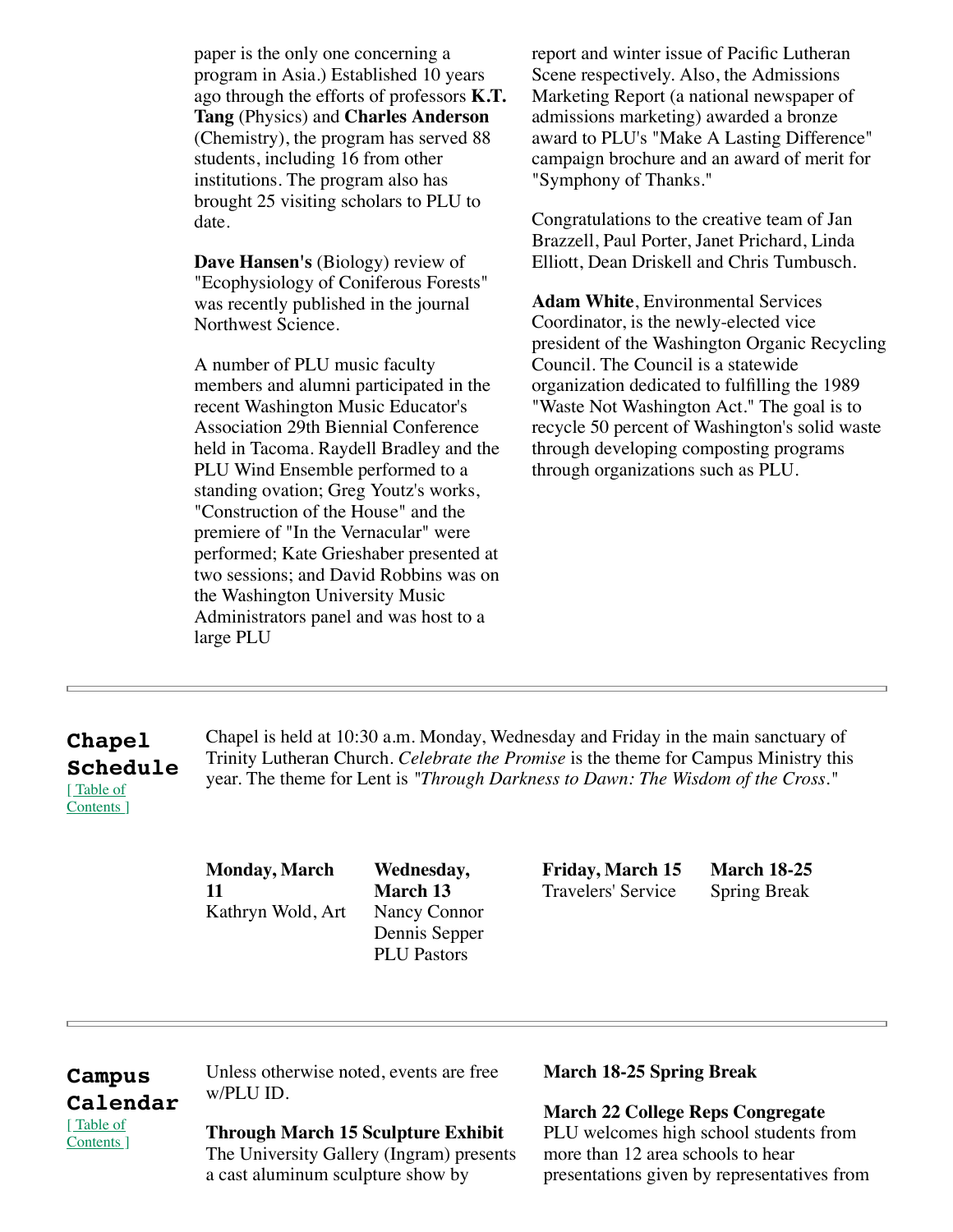Kirkland artist Fred Monroe. Regular hours: M-F 8:30 a.m.-4:30 p.m. Call 7582.

## **March 12 Diversity Within Diversity**

William Demmert presents "Diversity Within Diversity Among Native Americans: Breaking Down the Stereotypes" at 7 p.m., SCC.

### **Symphony Orchestra Concert**

USO presents the third concert of the Masterpiece Series featuring pianist Ned Charles Kirk. Works by Wagner, Liszt and Tchaikovsky will be performed, 8 p.m., Lagerquist Concert Hall in Mary Baker Russell Music Center.

#### **March 13 Choir of the West**

Ensembles from PLU's Choir of the West perform at 8 p.m., Lagerquist Concert Hall in Mary Baker Russell Music Center.

#### **March 14 Norway, A Christian Society?**

Inge Johan Lonning presents a free lecture "After 1000 years: Norway - A Christian Society?" at 7 p.m. on March 14 in the Regency Room, UC.

#### **University Chorale**

The University Chorale performs at 8 p.m., Lagerquist Concert Hall in Mary Baker Russell Music Center.

2- and 4-year Washington colleges. Students arrive between 8-9 a.m. and attend sessions from 9-11 a.m. in Admin., Eastvold, Xavier and Ingram.

### **March 26 Made in America**

PLU's Wind Ensemble presents its Homecoming Concert featuring works by American composers Mennin, Gould and Snoeck, local artist Cindy McTee and PLU's Composer-In-Residence Greg Youtz. 8 p.m. in Lagerquist Concert Hall in Mary Baker Russell Music Center.

#### **March 28 Regency String Quartet**

The Regency String Quartet, a faculty ensemble, performs at 8 p.m. in Lagerquist Concert Hall in Mary Baker Russell Music Center.

#### **March 29 Noon Music**

PLU music students provide free lunch-time entertainment at 12:30 p.m. in Lagerquist Concert Hall in Mary Baker Russell Music Center.

#### **China and Business**

A panel discussion and workshop "The South Sound and China: Developing Our Business Edge" will be held from 9 a.m.-3 p.m. in the SCC. **Demons in the Garden** 

A film set in post-Civil War Spain, "Demons

in the Garden" tells the saga of a family damaged by rivalries and morally wasted by corruption as seen through the eyes of a small boy. 7 p.m., Ingram 100, free.

# <span id="page-3-0"></span>**Classifieds**

[Table of Contents]

**For Sale:** '82 VW Quantum wagon, excellent condition and mileage, \$1,800 OBO. Call John, 7408, or 846-2328. **Free to a campus department:** Solid wood desk, 5' X 3'. Drawers on each side of chair space. Call 7504. **For Sale:** 1986 Yamaha FZXR 700 Fazer motorcycle, excellent condition, stored for 6 yrs., only 10,000 miles. Leather jacket, helmet, cover, rainsuit, tank and seat bag included, \$2,750 OBO. Call Amy, 473-6589.

**For Sale:** Mac Classic computer w/Image Writer, excellent condition, instruction manuals and Mac carrying case included, \$500 OBO. Call 726- 9602.

**For Rent:** Townhouse duplex apt. near PLU, 850 sq. ft./1 bdrm., fullyequipped kitchen, central vacuum, private yard & deck, large covered porch, lots of storage, garage optional. Quiet secluded area, beautiful wooded site, \$495/month + utilities. Call John Austin, 537-4549.

**For Rent:** 2 bdrm. duplex 1/2 block from PLU (762 120th St. So.), w/d,